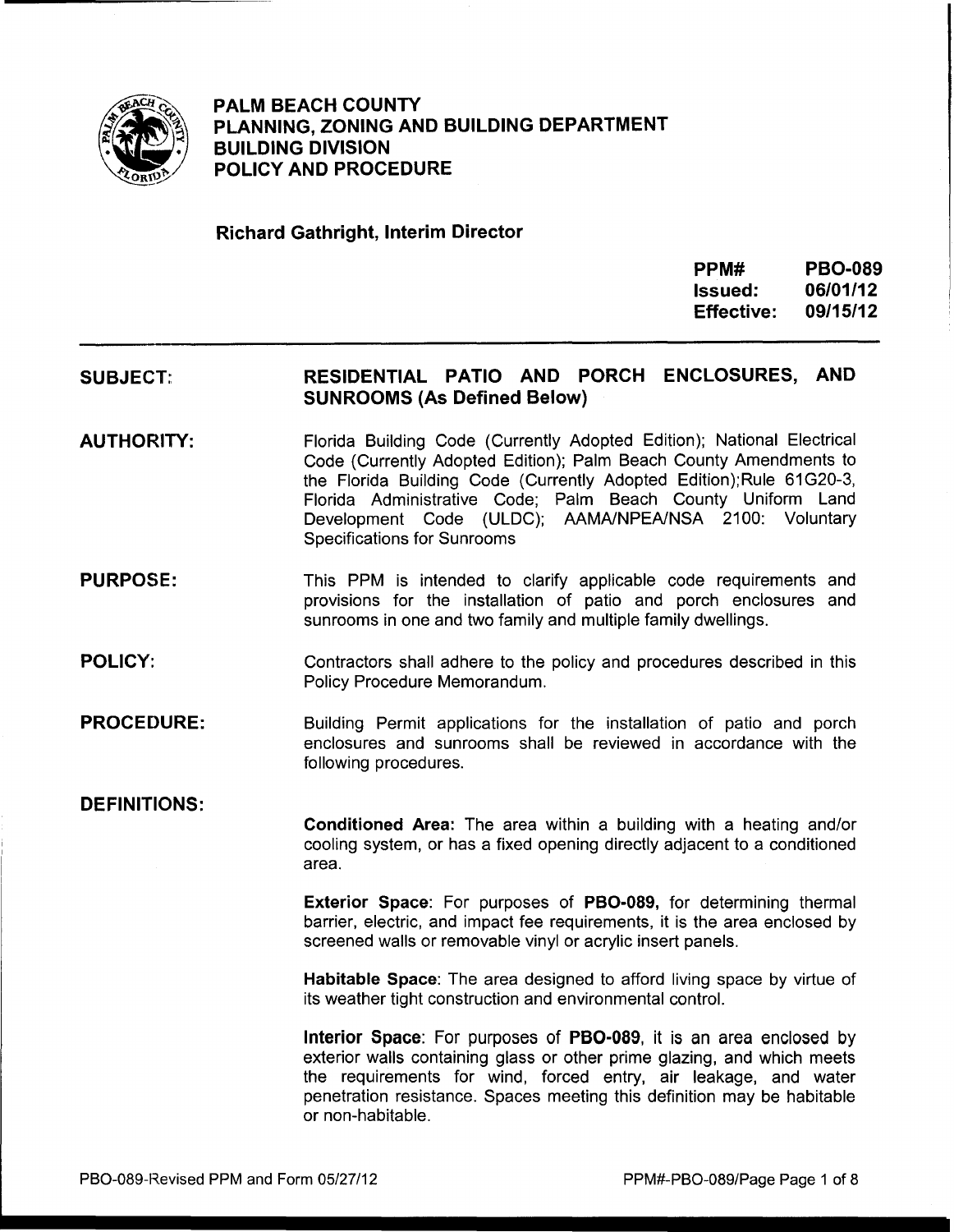**Non-Habitable:** Area designed for seasonal use by virtue of its lack of environmental or temperature control systems and separation from the dwelling by exterior doors.

**Patio/Porch Enclosure:** A habitable or non-habitable space created by enclosing a covered patio or porch under an existing roof. The percentage of openings in the exterior walls complies with the Sunroom definition below.

**Post-FIRM Building:** Buildings with permit application date on or after 2/1/79, the date of the earliest adopted Flood Insurance Rate Map in Palm Beach County.

**Pre-FIRM Building:** Buildings with permit application date prior to 2/1/79, the date of the earliest adopted Flood Insurance Rate Map in Palm Beach County.

**Prime Glazing System/Fenestration:** Windows, glazed doors, skylights or other glazing intended to allow or control the passage of air, water, light, and/or people and which complies with requirements for wind, forced entry, air leakage, and water resistance. When used to create habitable space, must also comply with thermal performance requirements.

**Removable Vinyl or Acrylic Panels:** Removable translucent vinyl or acrylic glazing panels designed to provide weather protection from insects and light winds but not tested for air leakage, forced entry, water or wind resistance. When used in enclosures, panels must be removed at wind speeds exceeding 75 mph. The manufacturer's specs shall identify the product's limitation of use and a visible label notifying occupants of the limitation must be affixed to panels when installed.

**Screen Enclosure:** A building or part thereof, in whole or in part selfsupporting, and having walls of insect screening with or without removable vinyl or acrylic wind break panels and a roof of insect screening, plastic, aluminum or similar lightweight material.

**Substantial Improvement:** Any combination of repairs, reconstruction, rehabilitation, addition, or other improvements to a building, the cost of which equals or exceeds 50 percent of the market value of the structure before the 'start of construction of the improvement. This term includes structures that have incurred 'substantial damage', regardless of the actual repair work performed.

**Sunroom:** A structure added to an existing dwelling or space enclosed under an existing covered porch or patio and meeting one of the definitions below. Sunrooms are classified as Category 1 through 5 in accordance with Chapter 20 Florida Building Code (FBC)-Building or Chapter 3 FBC-Residential (structures not meeting these definitions or the Patio/Porch Enclosure definition above are not covered by this policy and are subject to the requirements of the Florida Building Code):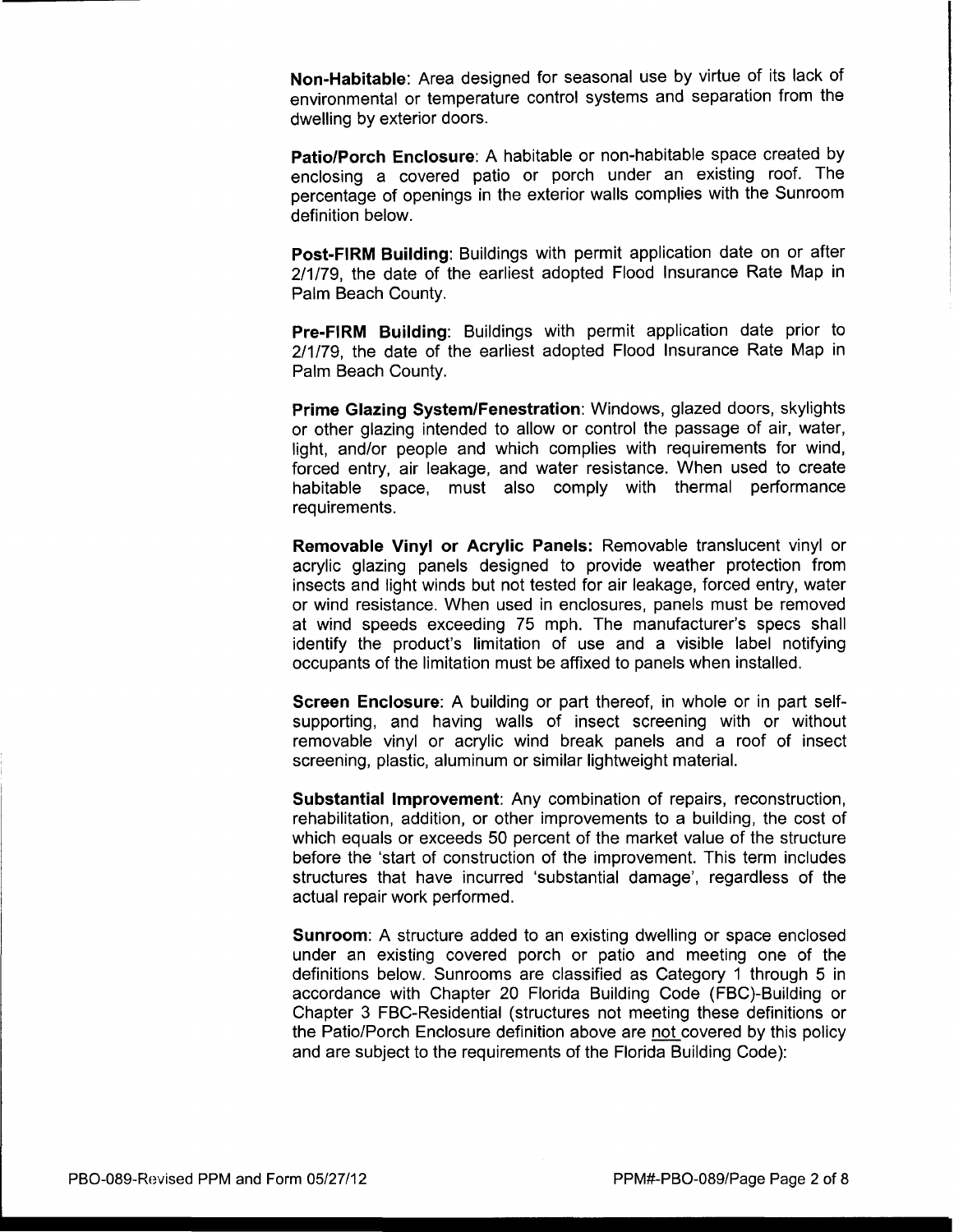- 1. A room with roof panels which includes sloped glazing with an open or glazed area in excess of 40 percent of the gross area of the sunroom structure's exterior walls and roof.
- 2. A structure without sloped glazing or enclosure of space under an existing solid roof. The walls may have any configuration, provided the open (glazed) area of the longer exterior wall and, where there is more than one exterior wall, at least one additional wall is equal to at least 65 percent of the area below 6 feet 8 inches of each wall, measured from the floor.

#### **IMPACT FEE REQUIREMENTS:**

Additional Impact Fee assessment may be required for new patio/porch enclosures constructed of window walls, sliding and patio glass doors, or other prime glazing systems. The determination will be based on the total square footage of the existing and the new interior space.

#### **ZONING REQUIREMENTS ON ZERO LOT LINE (ZLL) SOLID ROOF ENCLOSURES:**

Dwellings require a minimum 8' high solid privacy wall on the zero lot line for the entire length of the enclosure.The required wall shall be constructed of the same material used to construct the adjoining ZLL wall of the home, or any approved, structurally sound, opaque, and permanent material with an exterior finish that matches the style, color, and surface texture of the exterior of the adjoining ZLL wall.

Solid roof enclosures that are 4' or more from the ZLL for the entire length of the enclosure do not require an 8' wall, or an extension of the existing 5' wall.

**FOUNDATIONS:**  Floor slabs and foundations shall meet the requirements for new construction. Existing slabs *may* be exempt from footing/foundation requirements if documentation from a previously permitted plan meeting the design requirements is provided, or a design professional demonstrates through rational analysis that the existing slab is of sufficient strength to support the proposed structure, and the slab elevation meets the other requirements in this policy.

### **TERMITE PROTECTION:**

Termite protection is required for all new construction and within one foot of the primary structure walls on new patio slabs or slab extensions.

#### **FLOOR ELEVATION, FLOOD ZONE REQUIREMENTS:**

#### ~NON-HABITABLE **ENCLOSURES/SUNROOMS:**

• **Floor** Elevation-minimum 4" above finish grade or sufficient to provide minimum clearance to grade for non-treated wood framing and siding or foam unless using curbs.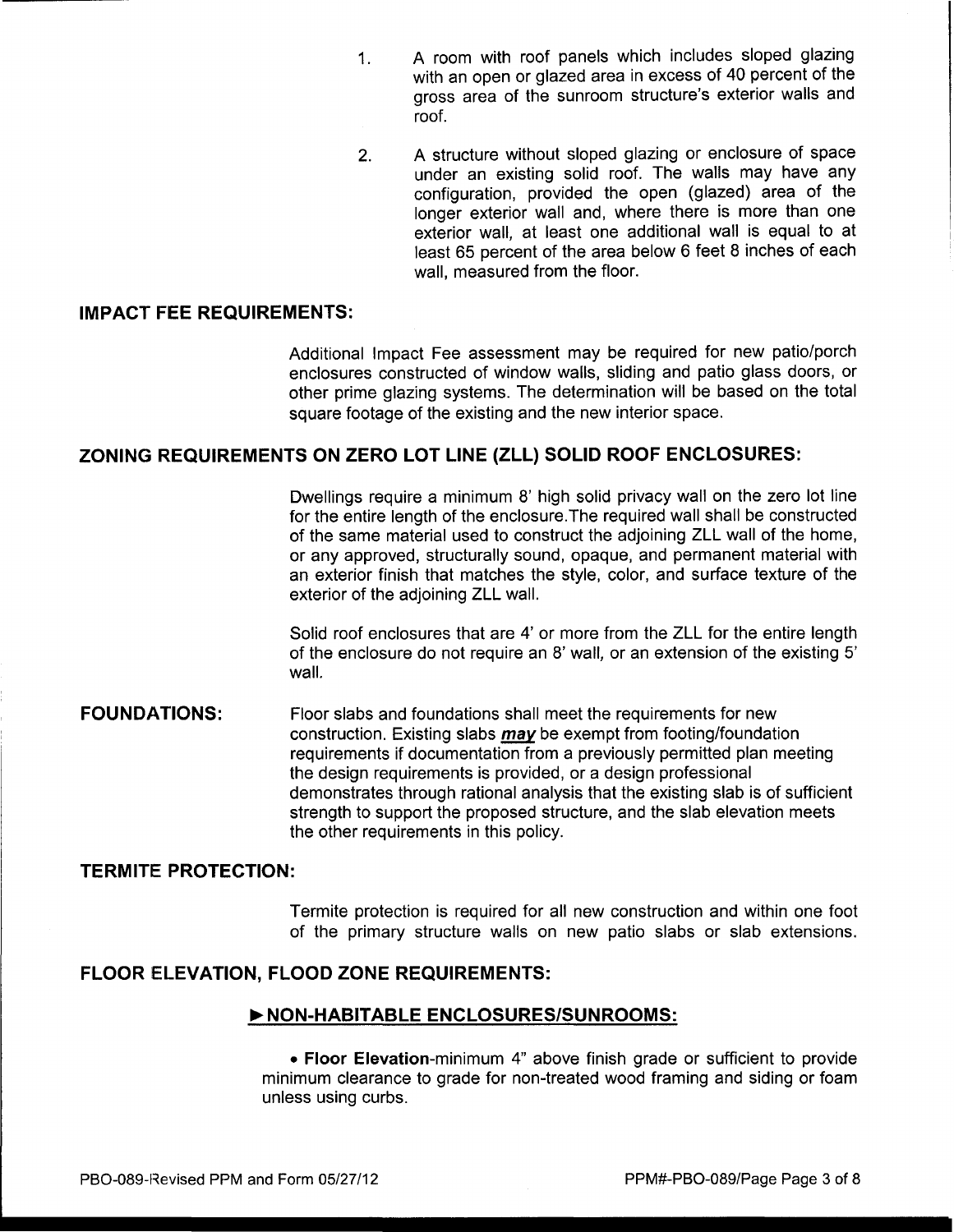- Exception: Non-Habitable enclosures with screen walls or removable vinyl or acrylic panels are exempt from the requirements for raising the floor elevation except as applicable for providing siding and wood framing or foam clearance to grade.
- Flood Zone Consideration- For existing buildings in Special Flood Hazard Areas (post-FIRM), minimum floor elevation for additions shall meet the minimum in effect when building was constructed.

## ~ HABITABLE ENCLOSURES/SUNROOMS:

- Floor elevation shall be raised to meet the existing floor of the dwelling, or provide documentation that verifies the existing slab elevation is at or above the minimum required for the dwelling. In no case shall the finish floor be less than  $4$ " above finished grade and shall be of sufficient height to provide minimum clearance to grade for non-treated wood framing, siding or foam construction.
- Flood Zone Consideration Habitable patio/porch enclosures are typically not substantial improvements, however in a FEMA flood hazard zone, the finish floor must be at or above the Base Flood Elevation in effect when the building was built. Pre-FIRM buildings (built prior to Feb 1979 in PB Co), are exempt. Enclosures which are part of a substantial improvement shall comply with the following:
	- $\checkmark$  Substantial Improvements in a FEMA Special Flood Hazard Area (SFHA) - Finish floor elevation shall be at or above the minimum specified in Article 18 of the Unified Land Development Code, or obtain a variance from this requirement.
	- $\checkmark$  Substantial Improvements NOT in a FEMA Special Flood Hazard Areas- Finish floor elevation shall be in accordance with an approved Master Drainage Plan, if property has one. When no Master Drainage Plan exists, floor elevation must be minimum 18" above the lowest adjacent road crown.

### REMOVABLE VINYL AND ACRYLIC PANELS:

Removable panels, when used, shall be identified as removable by a decal that states, "Removable panel SHALL be removed when the wind speed exceeds 75mph". These decals shall be readily visible from the interior when the panel is installed.

# EMERGENCY ESCAPE AND RESCUE OPENING (EERO) REQUIREMENTS

Enclosures installed under new or existing solid roof or balcony decks covering existing Emergency Escape and Rescue Openings from sleeping rooms shall comply with the following requirements:

 $\blacktriangleright$  A minimum 2'4" wide door shall replace an existing EERO window in the common wall between a bedroom and the enclosed patio/porch. The door shall be non-lockable from the bedroom side or equipped with an "unlock-release", which operates by a single hand motion. If the EERO is a sliding glass door, the locking hardware must be replaced with a non-locking type.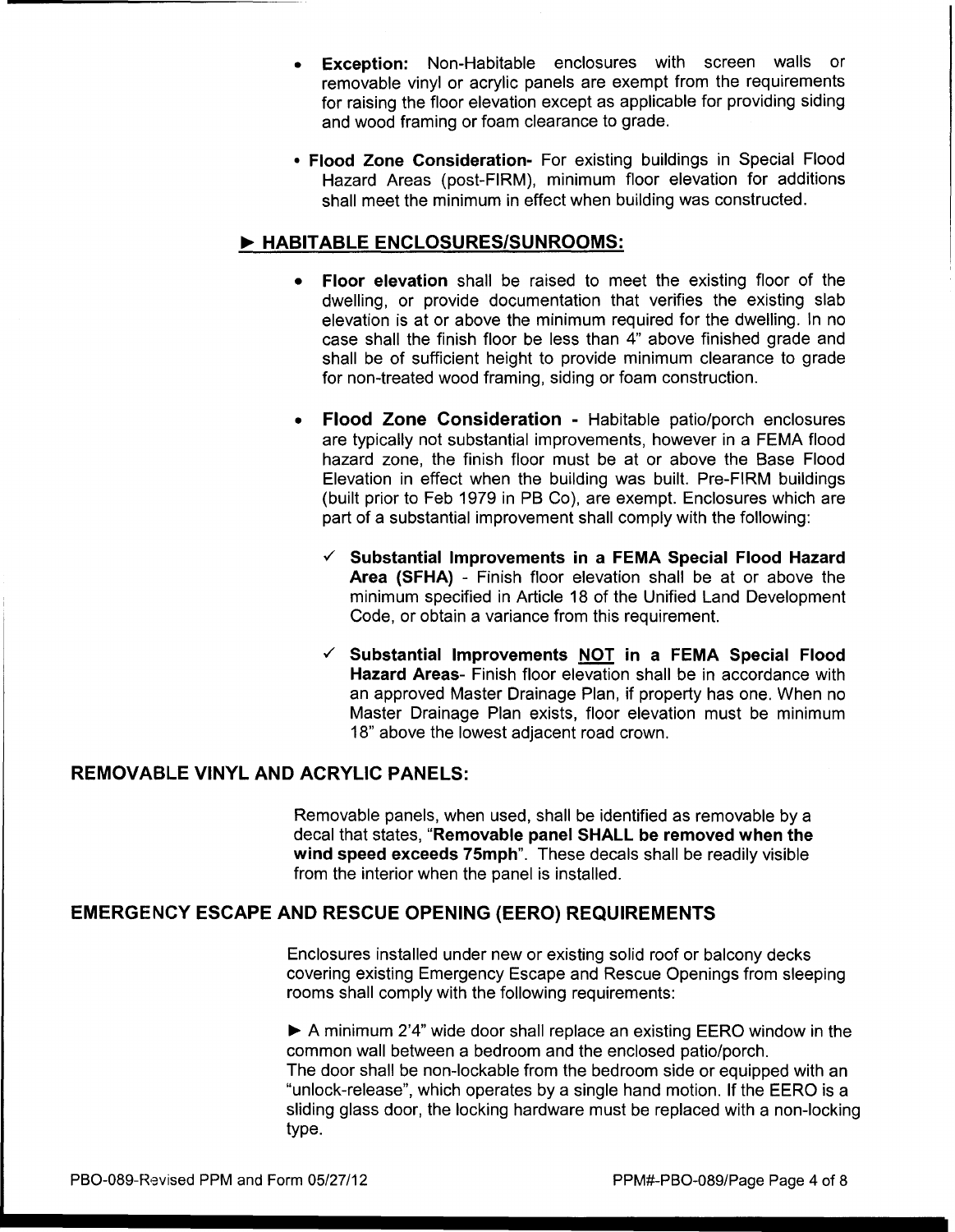$\triangleright$  A hard wired smoke detector shall be installed inside the newly installed enclosure unless the building is equipped with an automatic sprinkler system. **Exception:** Battery powered smoke detectors may be used in enclosures with removable vinyl or acrylic panels.

..,. **Ground Floor** Patio/Porch Enclosures/Sunrooms: A minimum 2'4" wide door shall be installed in the exterior wall of the enclosure and be located not more than 16 ft. from the bedroom EERO door. The EERO door from the bedroom shall be non-lockable from the bedroom side or be equipped with an "unlock-release" which operates by a single hand motion. EERO doors shall have a permanently affixed label stating "EMERGENCY Escape and Rescue Opening" located on the vertical frame of the door directly above the handle on the interior. The word "EMERGENCY" shall have letters a minimum of *Yz*  inch in height (refer to examples in Appendix A). Sliding glass doors installed inside an existing screen wall on a ground floor unit shall have corresponding EERO door to the outside in the screen wall located in line with the sliding glass door and complying with the other requirements above .

▶ Second and Third Floor Porch Enclosures: A code-complying EERO to the building exterior shall be located not more than 16 ft. from the required bedroom EERO door. The EERO door shall have a permanently affixed label that states "EMERGENCY Escape and Rescue Opening" located on the vertical frame of the opening on the interior and exterior. The word "EMERGENCY" shall have letters with a minimum of *Yz* inch in height (refer to examples in Appendix A).

A new glass enclosure wall installed inside an existing screen wall shall have a removable EERO section of screen wall corresponding with the EERO unitclear opening.

**Exception1 to egress requirements above:** R-2 and R-4 buildings equipped with an NFPA 13 or 13R automatic sprinkler system. System shall be extended into enclosure if not existing.

**Exception 2 to egress requirements above:** Enclosures with screen walls only that are open to the atmosphere. Note: Screen walls shall have a minimum screened area of 65% of the wall area to be considered "open to the atmosphere".

### **GUARDS FOR WINDOWS AND SLIDING GLASS DOORS:**

Windows installed as part of an exterior wall enclosure shall have guards complying with Chapter 3 FBC-Residential or Chapter 14 FBC-Building for Window Sills where the opening of the sill portion of an operable window is more than 72 inches above the finish grade and the lowest part of the clear opening of the window is less than 24" above the finished floor surface of the enclosure.

Sliding glass doors installed as part of the exterior wall enclosure located more than 30" above finish grade shall have a guard complying with Chapter 10 FBC-Building.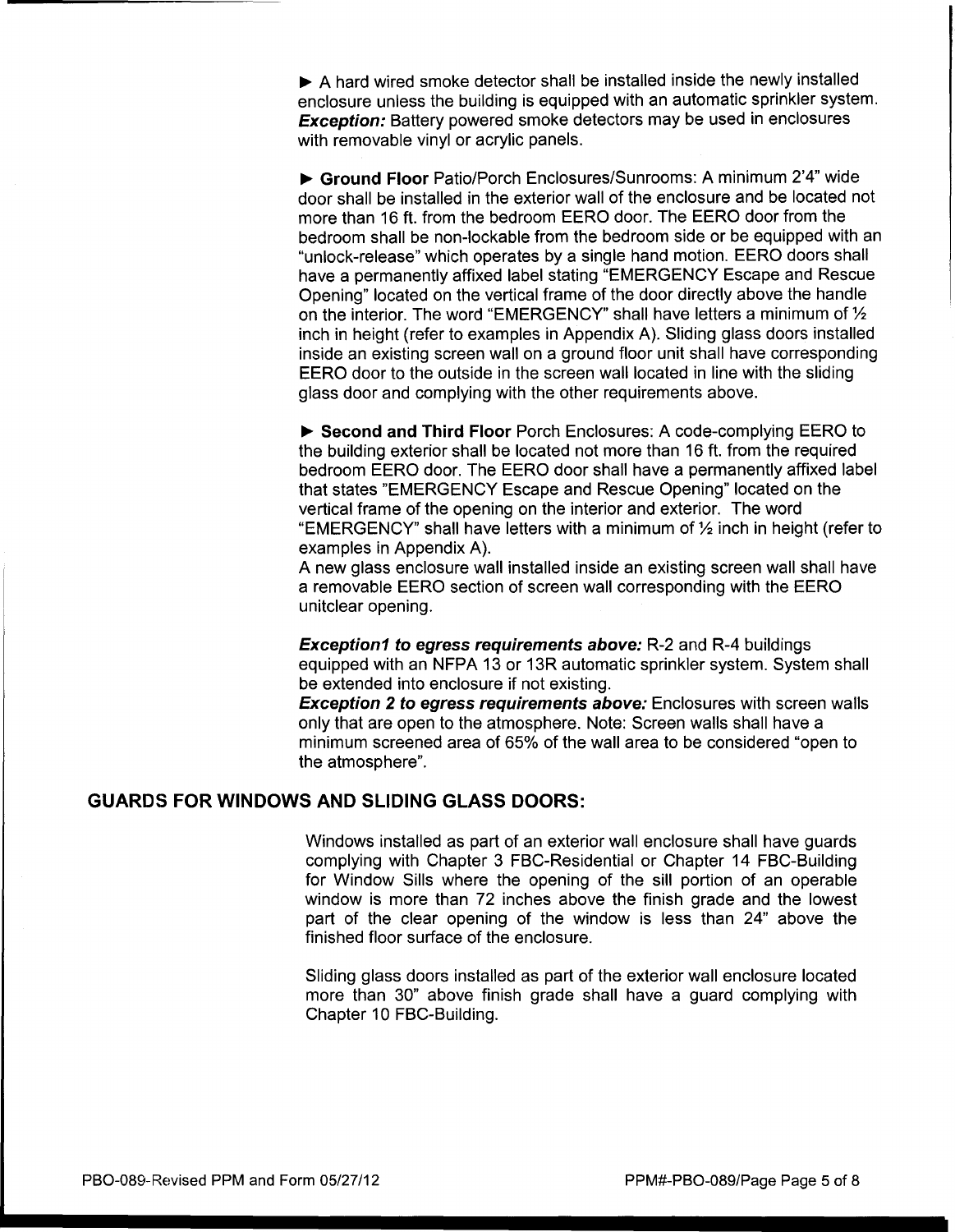#### **THERMAL BARRIER REQUIREMENTS:**

Foam plastic roof and wall panels shall be separated from the "interior space" by an approved thermal barrier or comply with the exceptions in Chapter 26 of the FBC-Building or Chapter 3 of the FBC-Residential. Enclosures and sunrooms enclosed with prime windows or doors are considered to be "interior space", whether designated as habitable or non-habitable on the plan.

**Exception 1:** Foam panels meeting exception in Chapter 26 FBC-Building or Chapter 3 in FBC-Residential.

**Exception 2:** Enclosures with removable vinyl or acrylic panels.

### **FIRE RESISTANCE REQUIREMENTS:**

Enclosures installed in multi-family dwellings under new or existing solid roof or balcony decks shall comply with 'Fire Resistance' requirements for the construction type of the existing building in accordance with Tables 601 and 602 FBC-Building.

Enclosures which involve townhouse or tenant separation walls shall comply with separation requirements in the code based on the legal classification of the property and construction type of the existing building.

A minimum 36" vertical separation of openings consisting of a flame barrier with a 1 hr fire rating in accordance with Chapter 7 FBC-Building is required for enclosures with glass or other prime glazing systems in multi-family buildings over 3 stories. For new enclosures with no permitted enclosures in the units immediately above or below or within 5 ft horizontally, a 24" high, 1 hr rated exterior wall must be provided at the base of the opening and a 12" high, 1 hr rated header wall provided at the top of the opening. Where existing permitted enclosures exist in the units immediately above and below or within 5 ft horizontally, the proposed enclosure shall provide the necessary flame barrier to assure the required 36" vertical separation.

Exceptions: 1) Enclosures with automatic fire sprinkler system.

2) Enclosures with removable vinyl or acrylic glazing panels.

#### **ENERGY CODE REQUIREMENTS:**

A completed Energy Code Form is required for Patio/Porch Enclosures and Sunrooms when the plans indicate habitable, conditioned space is being created. When the enclosure is specified as non-habitable, and therefore exempt from the Florida Energy Code, the enclosure shall be fully separated from the conditioned dwelling by walls or doors and the plans must clearly specify the enclosure is **"unconditioned, nonhabitable space".** 

#### **IMPACT PROTECTION:**

All new glazing is required to have impact protection from wind-borne debris. The only exception is for enclosures under an existing roof or deck provided the new space is separated from the building interior by a wall which has all openings properly protected and with permit documentation.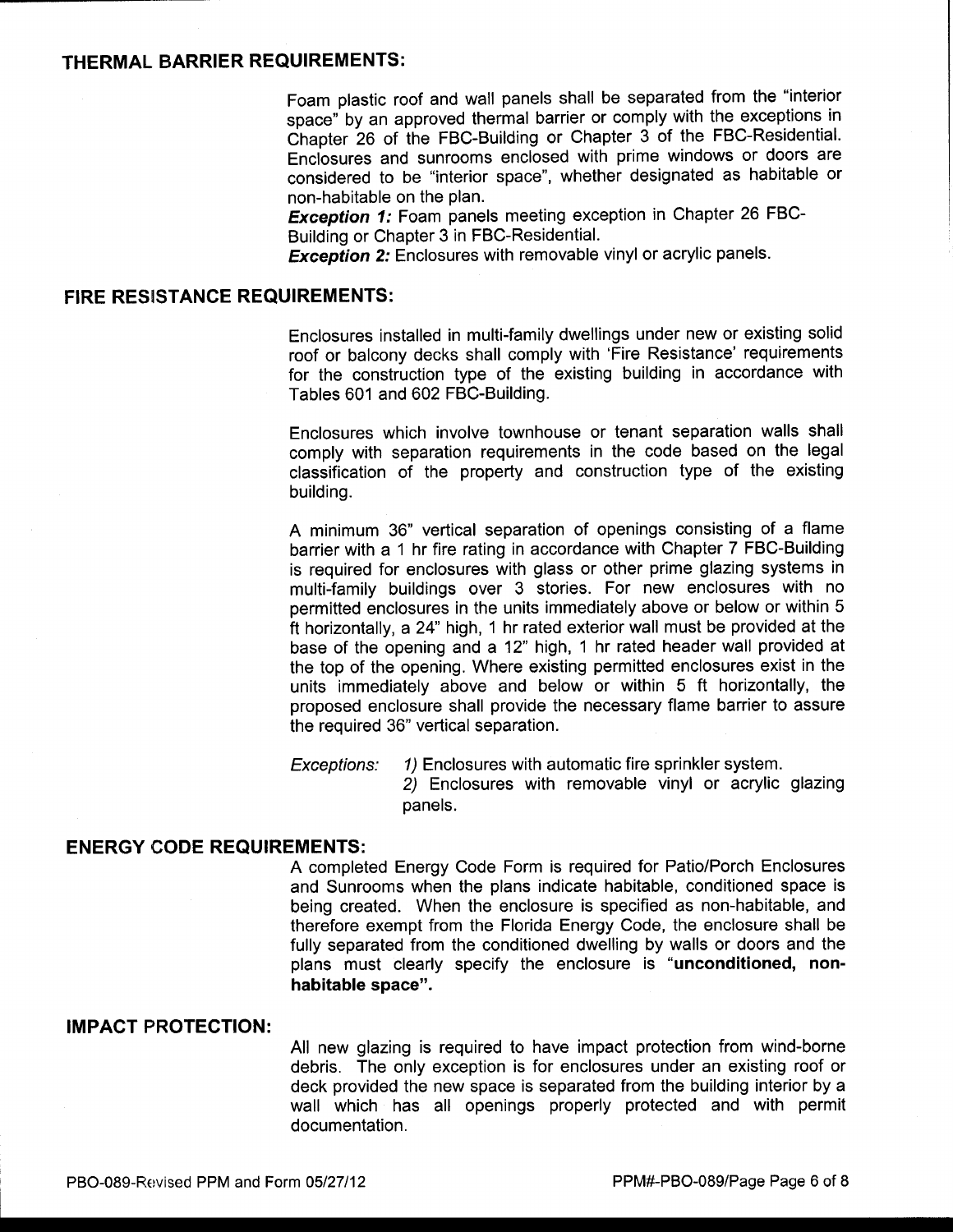Two copies of State of Florida or Miami-Dade Approvals are required at permitting for the eight categories of products in Rule 61G20-3. They are: Panel Walls, Exterior Doors, Roofing Products, Skylights, Windows, Shutters, Structural Components and New Technology. All applicable details and attachments must be clearly identified on the Product Approval drawings. Details and attachments not specifically covered in the Product Approvals will need site-specific engineering.

#### **ELECTRICAL REQUIREMENTS:**

Patio/Porch Enclosure and Sunroom receptacles and lighting shall conform to the National Electrical Code (NEC) and the following:

#### ~ **NON-HABITABLE ENCLOSURES/SUNROOMS:**

• **Receptacles (Interior Space)** - A minimum of one duplex receptacle and one switched light or two duplex receptacles (one switched) are required in enclosures with prime glazing system. Receptacles in these spaces are not required to be GFCI protected as it is interior space.

• **Receptacles (Exterior Space)-** A separate exterior GFCI receptacle shall be installed if the existing receptacle falls within the new enclosure. This requirement does not apply to ground floor multifamily dwellings if there is a separate exterior receptacle. Existing porches enclosed with removable panels are not required to add receptacles.

• **Lighting** - A wall-switch controlled or automatic interior lighting outlet shall be provided. A wall-switch controlled or automatic exterior light shall be provided at exterior doors in ground floor enclosures. **Exception:** Enclosures with screen or removable vinyl or acrylic panels.

#### ~ **HABITABLE ENCLOSURES/SUNROOMS:**

• **Receptacles (Interior)-** Receptacles shall comply with NEC requirements for dwellings.

• **Receptacles (Exterior)-** A separate exterior GFCI receptacle shall be installed if the existing exterior receptacle falls within the new enclosure. This requirement does not apply to ground floor multifamily dwellings if there is a separate exterior receptacle serving the unit.

• **Lighting-** A wall-switch controlled or automatic interior lighting outlet shall be provided. At least one wall switch-controlled or automatic exterior light shall be provided at exterior doors in ground floor units.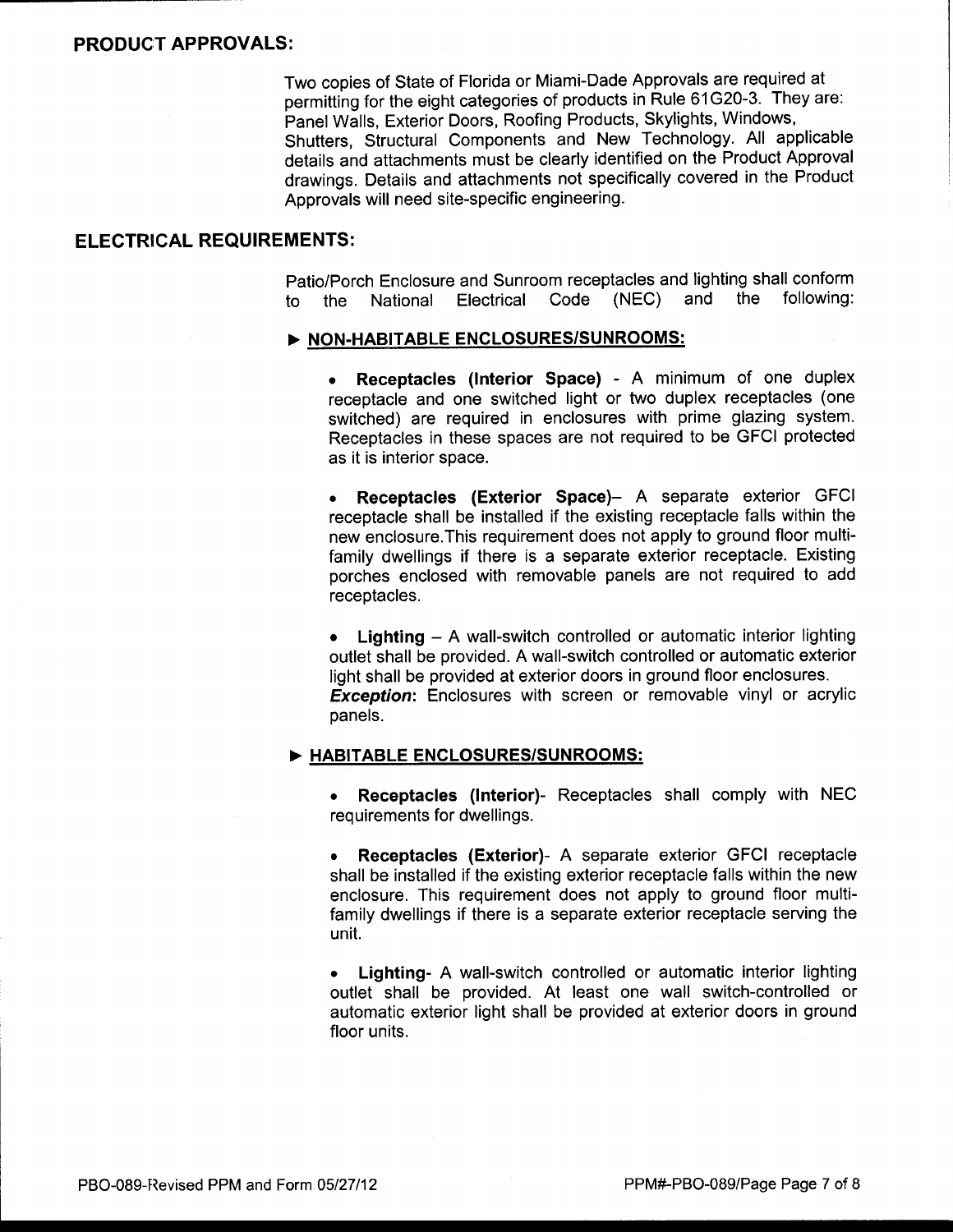#### **INSPECTIONS REQUIREMENTS:**

The Inspector may require pictures of all hidden connections, as well as engineering certification, for final approval of the enclosure.

Supersession History

- 1. PPM# PB0-089, issued 08/13/93
- 2. PPM# PB0-089, effective 08/16/93
- 3. PPM# PB0-089, issued 11/26/07
- 4. PPM# PB0-089, issued 04/30/12
- 5. PPM# PB0-089, effective 06/15/12
- 6. PPM# PB0-089, issued 06/01/12
- 7. PPM# PB0-089, effective 09/15/12

Interim Direc<del>t</del>br